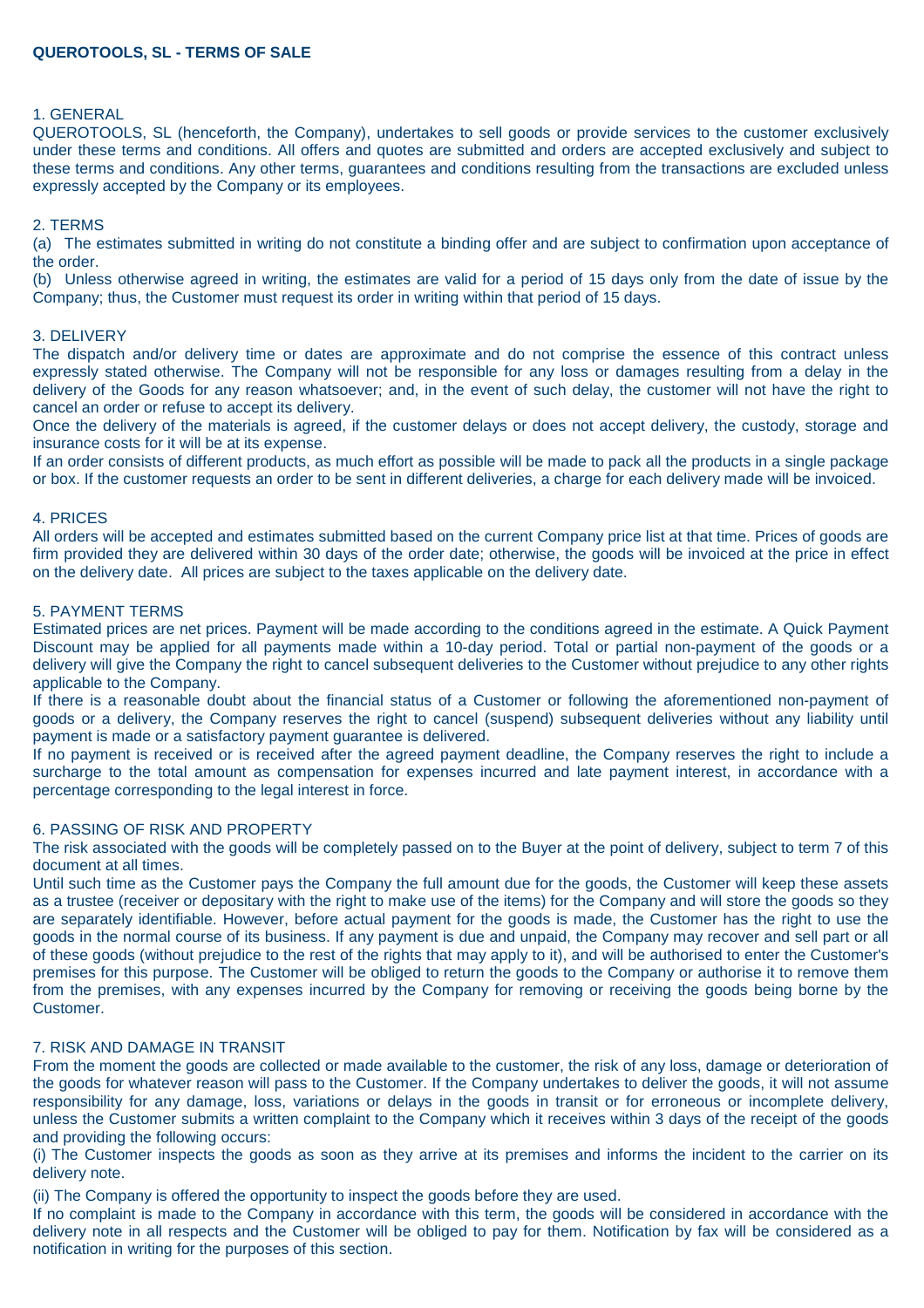If the customer considers the goods to be erroneous after inspecting them, it must inform the Company in writing within 3 days of their receipt. Returns of goods which are used, incomplete, not in perfect condition or not in their original packaging will not be accepted. If a product is returned and it is verified that the acceptance criteria are not met, the Company will return the product to the customer, which will be responsible for paying for its delivery.

# 8. RETURNS

No return will be accepted once 30 days have passed since the delivery of the goods at the customer premises. Notwithstanding the foregoing, if the customer wants to return the goods due to an anomaly or defect in the merchandise after delivery by the Company, the latter must be informed in writing within 10 days of the merchandise being delivered. The customer must state the anomaly or defect the merchandise has and must receive written authorisation from the company for its return. If a return is made, the Company will have the right to reject it if, in its opinion, it does not conform to objective grounds or that covered by Commercial Law. If goods are returned or an order is cancelled, it will be penalised with at least 20% of its amount as payment.

Returns will not be accepted for those materials that have been imported or manufactured specifically for the customer.

Whenever any return is admitted, it must be accepted in writing by the Company and all expenses arising from it borne by the customer.

## 9. INSOLVENCY OF THE BUYER

If the customer enters into bankruptcy proceedings, declares itself insolvent, makes an agreement with its creditors, is a limited company submitted to liquidation, a bankruptcy administrator or goes into administration, the Company can terminate its contract with the Customer, without responsibility or notice and without prejudice to its rights; whereupon, the Customer will be responsible for the losses resulting from a resale of the goods involved. The Company will have a lien on all the assets and properties of the Customer, for all amounts it owes under this or another contract, and will have the right to use these to settle any outstanding debts.

# 10. OVERDUE AMOUNTS OR UNPAID ACCOUNTS

The Company reserves the right to levy an interest of 2% above the legal default rate on all amounts not paid on the due date.

## 11. FORCE MAJEURE

The Company will not accept responsibility for any failure to implement any contract due wholly or partially to any of the following circumstances: inability to guarantee labour, materials or supplies as a result of a natural disaster, war, riots or public disorder, strike, lockout or any other employment dispute, fire, flood, drought or accident, legislation, confiscation or other measures or orders adopted by a public prosecutor, town council or other duly constituted authority, or for any other reason (whether of the aforementioned type or not) outside the control of the Company. In such a case, the Company declines all responsibility for cancelling or changing a contract.

The Company reserves the right to suspend deliveries in whole or in part, with the duration of the suspension being added to the original contract if there is a detention, delay or interruption in work in the Company premises during the delivery period as a result of any of the causes mentioned above or any cause beyond the control of the Company.

## 11b DAMAGE

Any damage arising after the delivery of the goods from circumstances other than the quality of the goods sold and delivered will not be attributable to the Company under any circumstances. The Company will not be responsible for defects due to the assembly or installation of the goods, calculation of strength, adaptation to the premises of others or the last use the Customer wants to give to the goods and others of the same nature, and will not be responsible for indirect or consequential damages of any kind. The Company's obligations are restricted to preparing the goods according to the design and conditions requested by the customer.

#### 11c PENALTIES

In accordance with the provisions of the above stipulations, under no circumstances can the Company be penalised for any event as a result of supplying the acquired goods.

## 12. LEGISLATION

Spanish law will apply in addition to the regulations established in these terms of sale.

## 13. PRIMACY OF COMPANY TERMS

These terms and conditions of sale will prevail over any terms and conditions the Customer may wish to incorporate into the contract, should the Customer's terms and conditions be inconsistent with those of the Company or if it seeks to exclude those of the Company; thus, the Company's terms and conditions will prevail over any the Customer may have, leaving them null and void.

## 14. DATA PROTECTION

In accordance with Organic Law 15/1999, Protection of Personal Data, you are hereby informed that your personal data will be included in an automatic file under the responsibility of QUEROTOOLS, SL, to meet the commitments derived from the relationship we maintain with you. You can exercise your rights of Access, Rectification, Cancellation and Objection by writing to Calle Gaviotas, 1 -Polígono Industrial el Cascajal- - 28320, Pinto (Madrid) or by sending an email to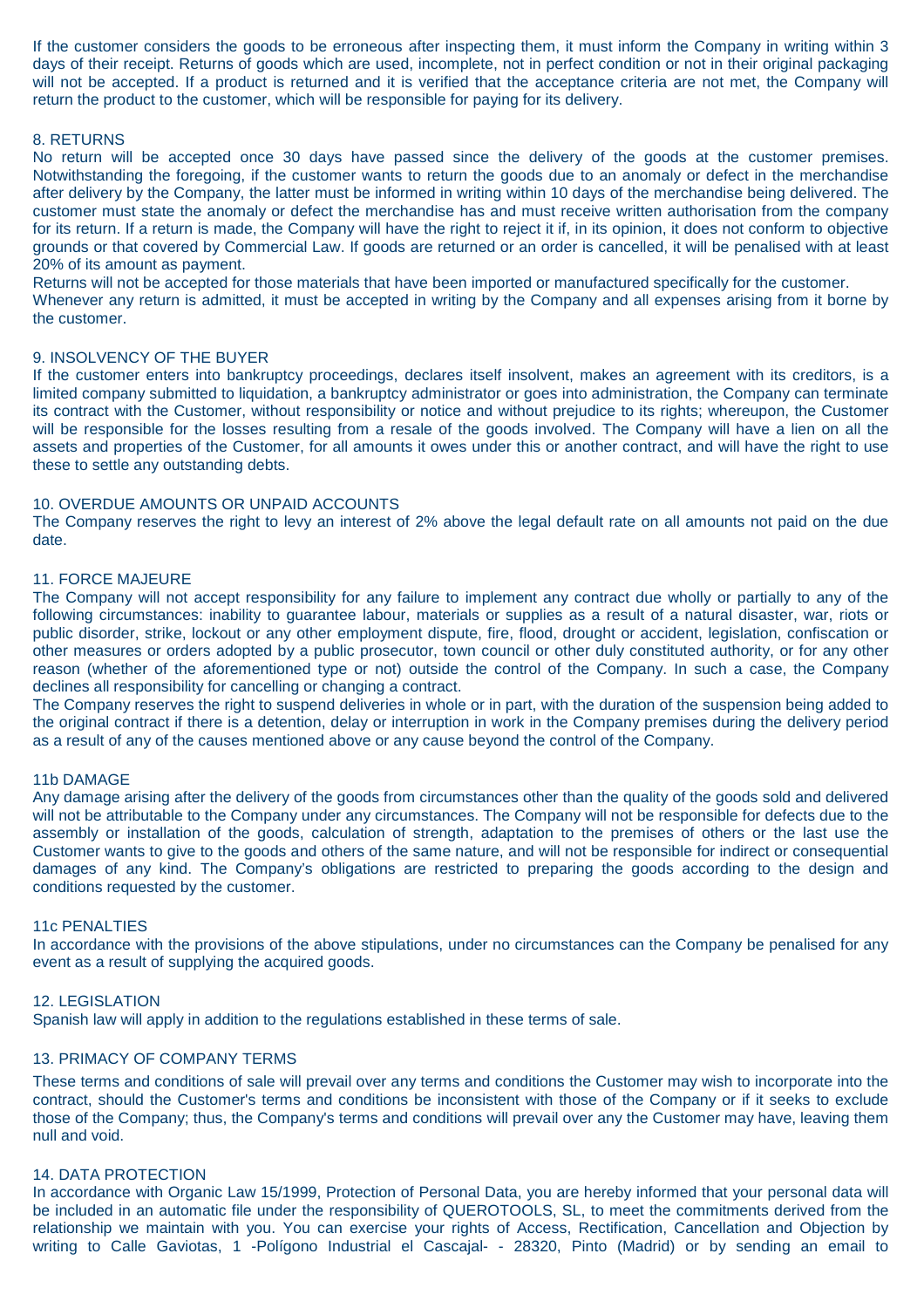lopd@grupoquero.com. If you do not inform us otherwise within 30 days, we will understand that the data have not been modified, that you agree to notify us of any variation and that we have your consent to use them to be able to build loyalty between the parties and transfer the data to GROUP COMPANIES for the purpose of IMPROVING SERVICE QUALITY."

# **QUEROTOOLS, SL - RENTAL TERMS**

1. The "Owner" means QUEROTOOLS, SL, and the "Customer" means any person or company to whom the Owner agrees to rent the equipment or service. "Equipment" means any item of machinery detailed on the back. "Rental period" means the period of time from the date of signing the Equipment rental agreement to the date on which the Equipment is returned to, or collected by, the Owner. These dates are inclusive. The Rental Period will not necessarily be the same period for which the rental expenses will be charged.

2. The Equipment will remain the property of the Owner and the Customer will not encumber, sell, rent, loan or divide the Equipment without the prior written consent of the Owner.

3. During the rental period, the Customer will free the Owner from all liability with respect to any claim filed by a person in relation to injuries to persons and/or damage to property caused by using the Equipment or related to it, as well as all costs and expenses associated with the Equipment and its transportation.

4. Signing the rental agreement by the representative of the Customer to which these terms apply implies the acceptance of these terms by the Customer. Rental expenses will be charged from the start date to the end date of the agreed rental period. When calculating the costs, no discount will be made for weather conditions or for any other reason beyond the control of the Owner.

5. The Equipment must be returned in the same condition it was delivered (except for normal wear and tear), otherwise the Owner will charge the Customer a surcharge for cleaning, repair, renewal and/or replacement, as necessary.

6. The Customer agrees to insure the Equipment against theft during the Rental period. If the Equipment is not returned at the end of the Rental period or at the request of the Owner due to theft, the Customer undertakes to reimburse the Owner, at its option, by paying the standard sale price it establishes for the Equipment or for its replacement with identical Equipment.

7. The Customer agrees to take all reasonable precautionary measures to ensure the safety of the Equipment during the Rental period. The Owner may impose a surcharge for the loss or damage of the Equipment resulting from negligence or blame on the part of the Customer.

8. Invoicing of the rent will be weekly according to the terms established in the rental conditions, unless other conditions are established in the estimate. No exception will be made to this condition unless previously accepted in writing by the Owner.

9. The rental duration is understood to be subscribed indefinitely, with a minimum of one week, unless otherwise agreed in the estimate, from the day the machine leaves the Owner's possession to the day it is returned to its premises.

10. Although the Owner will do everything possible to provide the Equipment at the requested time, it declines all responsibility for delay or absence of delivery. Time is not an essential part of the contract to which these terms apply.

11. The Owner retains the right of access to any location where the Equipment may be found for the purpose of recovering all or a portion of it should the Customer contravene any of these terms or at the time the Owner deems appropriate. The Owner will charge the Customer for any expenses resulting from this recovery as a consequence of such a contravention. The Owner declines all responsibility for damage caused to the premises or the property of the Customer as a result of this recovery.

12. If the Customer wishes the Owner to collect the Equipment, it must notify the Owner at least 24 hours in advance, with the costs of collection being borne by the Customer. The Rental period will be extended until the Equipment is collected by the Owner or until the Customer returns it to the Owner. The safety of the Equipment is the responsibility of the Customer until the end of the Rental period.

13. If the Equipment is not ready for collection at the specified time or if the Customer does not wish to accept the Equipment upon delivery, a surcharge will be imposed for expenses resulting from the unsuccessful journey.

14. The Owner declines all responsibility for damages or loss arising from the use of the Equipment following a breakdown or stoppage of the Equipment for whatever reason. Unless notice is received in writing within two business days of the start of the Rental period, the Equipment will be considered in good working order.